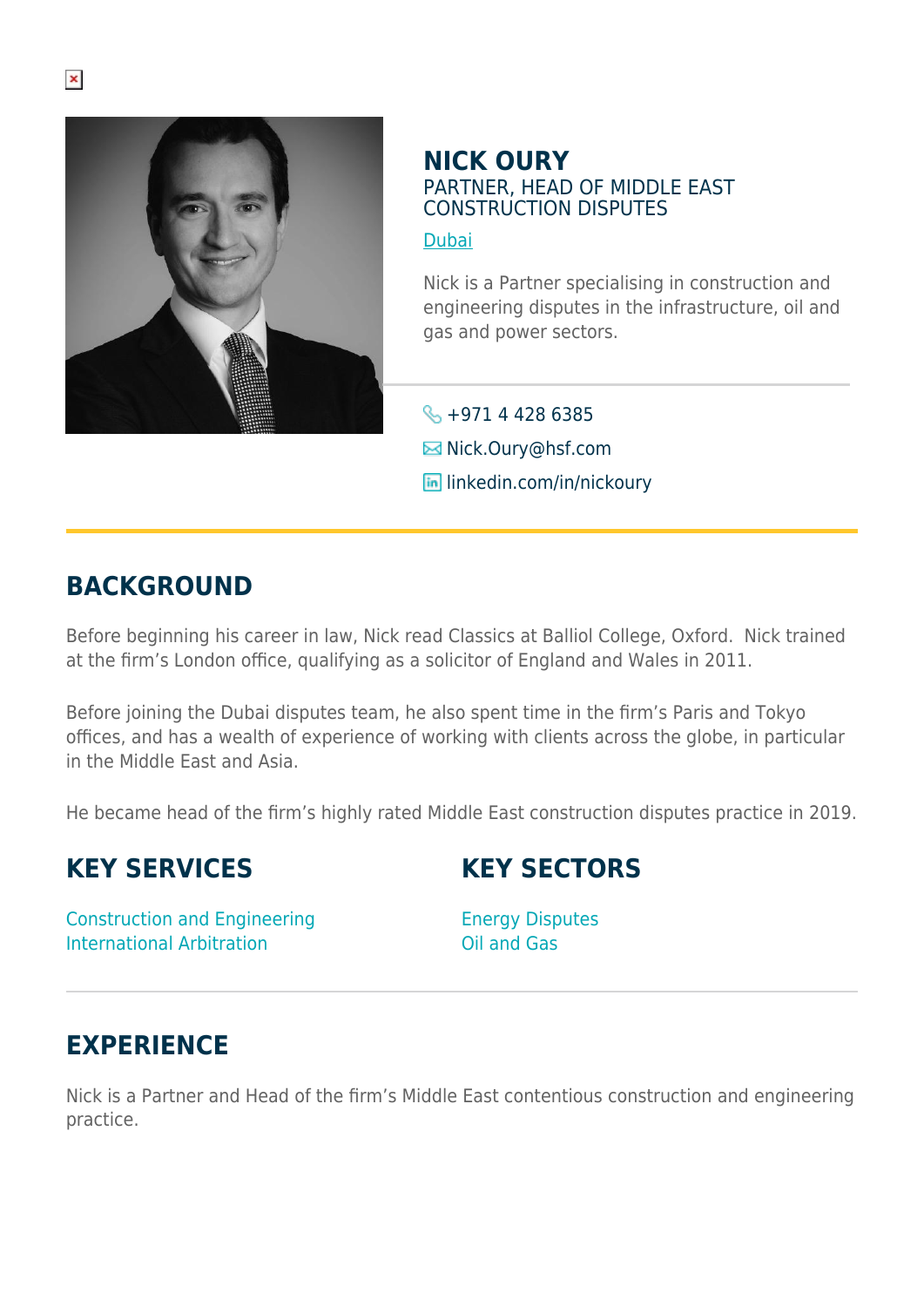Nick helps owners, employers and contractors of major international projects navigate the various issues that arise in construction and engineering disputes. He has an in-depth understanding of the complex challenges in bringing and defending claims relating to time, cost and quality. Nick works closely with the various technical experts that are often essential to the successful resolution of construction disputes, leveraging their evidence in legal argument to achieve a commercially favourable result for our clients.

Nick's experience covers matters of a variety of scale and complexity in the energy (including renewables), oil & gas, transport and infrastructure sectors. Nick has acted on ICC, LCIA, DIFC – LCIA, DIAC, ADCCAC, SIAC, and DIS international arbitrations, both for employers and contractors, and involving all major forms of procurement (construction, design and build, EPC). He has also advised and conducted training on the major industry forms, in particular the FIDIC suite, as well as on the ICC Rules. Nick has represented various key clients on high value and significant construction disputes in the Middle East, Asia, Europe, Africa and South America.

Nick's expertise is recognised by the leading legal directories, including both Chambers & Partners, where he is ranked for construction disputes in the Middle East and for his work in Iraq, and the Legal 500, where he is recognised as a 'Next Generation Partner' both in construction and oil and gas.

Nick's experience includes advising:

- a consortium of international contractors a consortium of international contractors on a dispute relating to a USD 20 billion major infrastructure project in Saudi Arabia
- an international oil and gas company on various disputes arising out of two separate EPC contracts for the construction of oil and gas facilities in Iraq
- a Korean contractor in relation to force majeure and change in law claims arising due to the impact of the COVID-19 pandemic on the construction of a significant project in Dubai
- a major real estate development company on DIAC arbitration proceedings regarding a joint venture agreement to develop a major residential and leisure infrastructure project in the UAE
- a Saudi Arabian subsidiary of a Chinese oil and gas company on a Singapore-seated ICC arbitration arising from an aromatic project subcontract governed by English Law in relation to a petrochemical project in Saudi Arabia